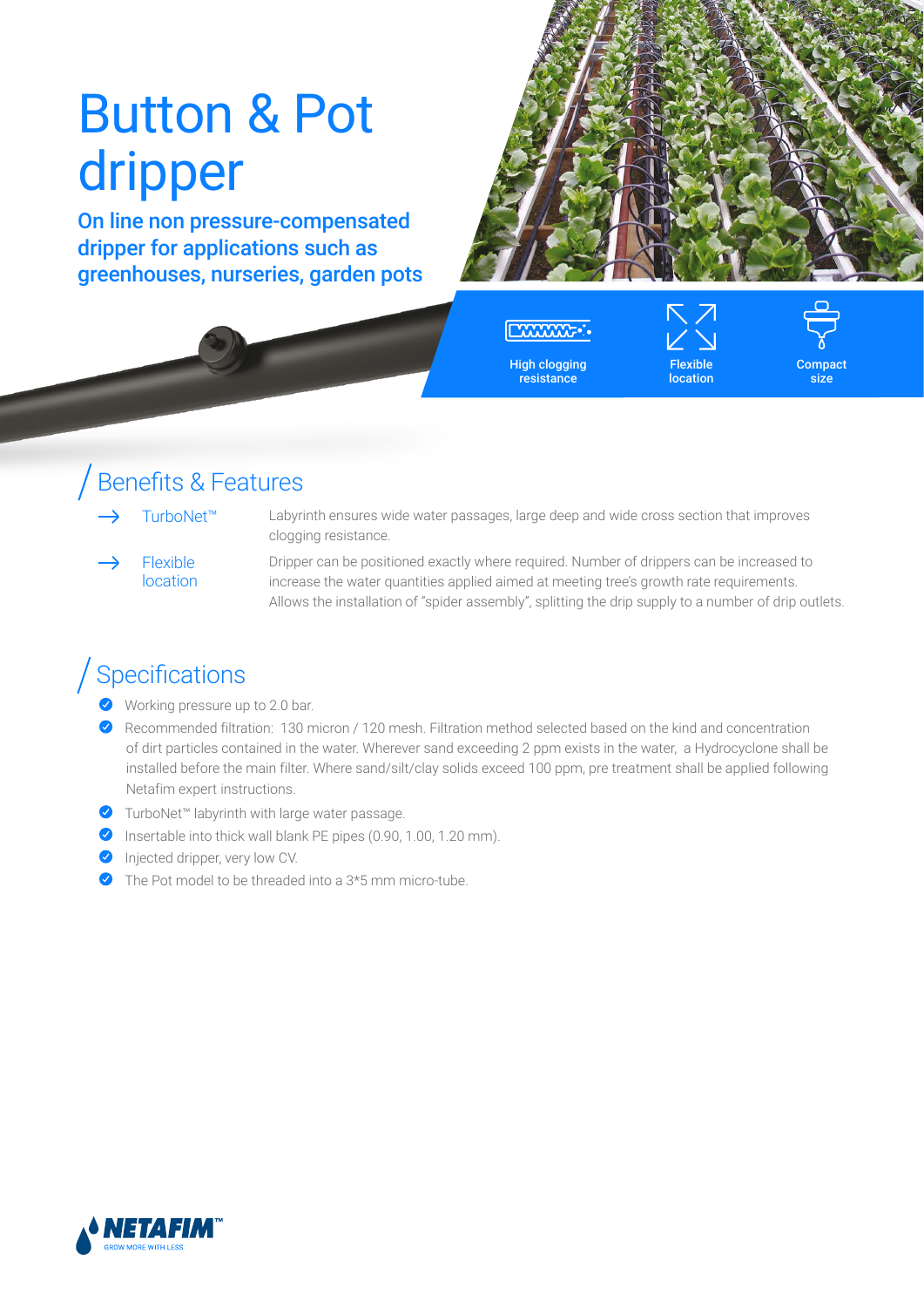# $\rightarrow$  DRIPPERS TECHNICAL DATA

Button drippers

| <b>FLOW</b><br>RATE*<br>(L/H) | <b>MAXIMUM</b><br><b>WORKING</b><br><b>PRESSURE (BAR)</b> (MM) | <b>WATER PASSAGES DIMENSIONS</b><br><b>WIDTH-DEPTH-LENGTH</b> | CONSTANT | EXPONENT | <b>BASIS CODE</b><br><b>COLOR</b> | <b>CAP COLOR</b><br>CODE |
|-------------------------------|----------------------------------------------------------------|---------------------------------------------------------------|----------|----------|-----------------------------------|--------------------------|
| 2.0                           |                                                                | $0.98 \times 0.89 \times 50$                                  | N 662    | 0.48     | Red                               | Black                    |
| 3.0                           |                                                                | $1.05 \times 0.95 \times 50$                                  | N 993    | ገ 4ጸ     | <b>Blue</b>                       | <b>Black</b>             |
| 4.0                           |                                                                | $1.27 \times 1.20 \times 50$                                  | 1.325    | i N 48   | <b>Black</b>                      | Black                    |
| -8.0                          |                                                                | $1.65 \times 1.40 \times 50$                                  | 2649     | ነ 48     | Green                             | <b>Black</b>             |

\*Flow rate at 1.0 bar pressure

# $\rightarrow$  DRIPPERS TECHNICAL DATA

Pot drippers

| <b>FLOW</b><br>RATE*<br>(L/H) | <b>MAXIMUM</b><br><b>WORKING</b><br><b>PRESSURE (BAR)</b> (MM) | <b>WATER PASSAGES DIMENSIONS</b><br><b>WIDTH-DEPTH-LENGTH</b> | CONSTANT | EXPONENT | <b>BASIS CODE</b><br>COLOR. | <b>CAP COLOR</b><br>CODE |
|-------------------------------|----------------------------------------------------------------|---------------------------------------------------------------|----------|----------|-----------------------------|--------------------------|
| -2.0                          |                                                                | $0.98 \times 0.89 \times 50$                                  | 7 662    | 48       |                             | Black                    |
| 4.0                           |                                                                | $1.27 \times 1.20 \times 50$                                  | 325      | $\ln 48$ | Black                       | Black                    |
| 8.0                           |                                                                | $1.65 \times 1.40 \times 50$                                  | 2649     | 1 4.R    |                             | Black                    |

\*Flow rate at 1.0 bar pressure

# $\rightarrow$  DRIPPERS PACKAGE DATA

|                      | <b>QUANTITY P/BOX</b><br><b>UNITS</b> | <b>BOX DIMENSIONS</b><br>(CM X CM X CM) | <b>BOX WEIGHT</b> |
|----------------------|---------------------------------------|-----------------------------------------|-------------------|
| Flat outlet          | 10000                                 | 57 x 28 x 27                            | 12.7              |
| Barb outlet          | 9500                                  | 57 x 28 x 27                            | 12 A              |
| Nipple outlet   8500 |                                       | 57 x 28 x 27                            | 112               |

# Drippers flow rate vs. working pressure

In order to calculate the right flow rate of each dripper, under different working pressures, we use the following formula:  $Q = K * P^X$ 

Where:

Q = Dripper flow rate (liters/hour)

K = Constant (each dripper has his singular constant and must be defined by the dripper producer)

P = Real working pressure (meter)

X = Exponent (each dripper has its singular exponent and must be declared and defined by the dripper producer)

\*ISO 9261 require from the manufacturer to declare the constant K and dripper exponent

Non-regulated drippers provide flow adequate to the pressure it is exposed to, according to the formula presented above. In order to simplify the calculations and understandings of the linkage between the flow and the pressure, a table with the flow rates at different working pressures is presented here for each of the drippers presented in this document.

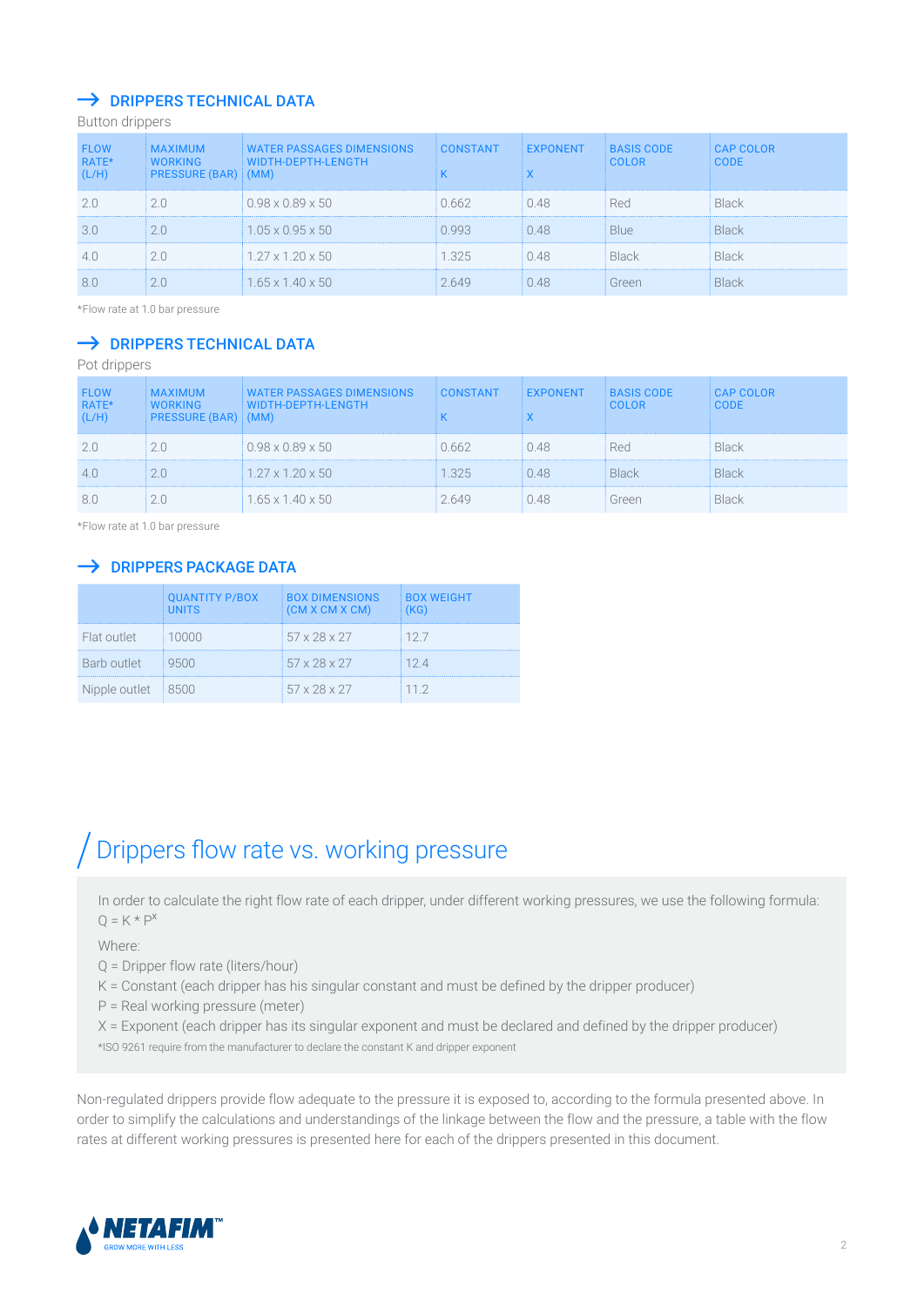### Flow rate (l/h) vs. Pressure (bar)

Button drippers

| <b>FLOW RATE*</b> |               | <b>PRESSURE (BAR)</b>          |            |                               |                    |                      |        |                    |           |      |  |  |  |
|-------------------|---------------|--------------------------------|------------|-------------------------------|--------------------|----------------------|--------|--------------------|-----------|------|--|--|--|
| (L/H)             |               | $\pm 0.4$<br><b>CONTRACTOR</b> | 106        | $-0.8 -$<br><b>CONTRACTOR</b> | $\blacksquare$ 1.0 | $\blacktriangle$ 1.2 | $-1.4$ | $\blacksquare$ 1.6 | $\pm 1.8$ | 12.0 |  |  |  |
|                   | 092           | 1.29                           | 1.56       | .80                           | 12.00              | 1218                 | 12.35  | 12.51              | : 265     | 279  |  |  |  |
| 3.0               | 1.93<br>.38   |                                | 12.35      | .769                          | $-13.00$           | $\frac{13.27}{2}$    | 3.52   | $-3.76$            | $-398$    | 4.18 |  |  |  |
| 4.0               | $1.85$ $1.85$ |                                | $\pm 3.13$ | 3.60.                         | 4.00               | 4.37                 | 470    | 5.01               | 15.31     | 5.58 |  |  |  |
| 8.C               | 5.15<br>69    |                                | 626        | 7.19                          | 8.00               | 873                  | 9 4N   | 1002               | 10.61     | 1.16 |  |  |  |

\*Nominal flow rate at 1.0 bar pressure

# Flow rate (l/h) vs. Pressure (bar)

Pot drippers

|       |      | <b>PRESSURE (BAR)</b> |                  |     |               |               |      |                    |       |               |  |  |  |
|-------|------|-----------------------|------------------|-----|---------------|---------------|------|--------------------|-------|---------------|--|--|--|
| (L/H) |      |                       |                  | ) ጸ | $ 1.0\rangle$ | $\frac{1}{2}$ | 1.4  | $\frac{1}{2}$ 16   |       | $2.0^{\circ}$ |  |  |  |
| -2.0  | l 92 | 1.29                  | 156              | .80 | 12.00         | 18            | 2.35 | 12.51              | 2.65  |               |  |  |  |
| 4.0   | 1.85 | 12.58                 | $\frac{1}{3}$ 13 | 360 | 4.00          | 4.37          | 4.70 | $\frac{1}{2}$ 5.01 | 531   | 5.58          |  |  |  |
| 8.0   | : 69 | 515                   |                  | 19  | 800           | 873           | 940  | (10.02)            | 10.61 | 116           |  |  |  |

\*Nominal flow rate at 1.0 bar pressure

# Max. Lateral length

Flow Variation (FV) expresses the flow variation between the dripper "sensing" the highest pressure and the one "sensing" the lowest pressure in an irrigation block (zone).

These drippers will not always be the first and last drippers on the dripline.

 $FV % = (Q_{max} - Q_{min}) / Q_{max} * 100$ 

\*International standards define 10% flow variation to be considered as uniform irrigation.

In order to calculate the maximum run lengths that can be planned for specific dripline (considering all the hydraulic factors influencing the flow within the same dripline), we use a calculation software that was developed by Netafim™ based on Darcy-Waisbach formulas + years of design experience and cooperation with academic institutes.

All the tables presented in this document are for initial reference only; the exact run length of the driplines is obtained from design software that considers various hydraulic factors in the entire system.

There might be small variance between the different software's in the market due to the calculation method and assumptions each software is using. For an initial estimate of the dripline length, the data that is presented in this document (within the tables shown) is sufficiently accurate.

Non-regulated drippers of Netafim™ will provide different flow according to the real working pressure, therefore, the influencing factors will be: the pressure that each dripper in the dripline is exposed to, and the allowed flow variation the dripline is designed to, which in most cases is defined as 10% difference in flow, according to the international standards, and / or any other limitation that the customer / planner will prefer to design while considering the crop needs and area topography.

The following tables are only displayed at one inlet pressure for each dripline, since in non-regulated drippers the flow varies according to the pressure. There might be differences in run lengths with different inlet pressures; however for an initial estimate of the dripline length, the data that is presented in this document (within the tables shown) is sufficiently accurate.

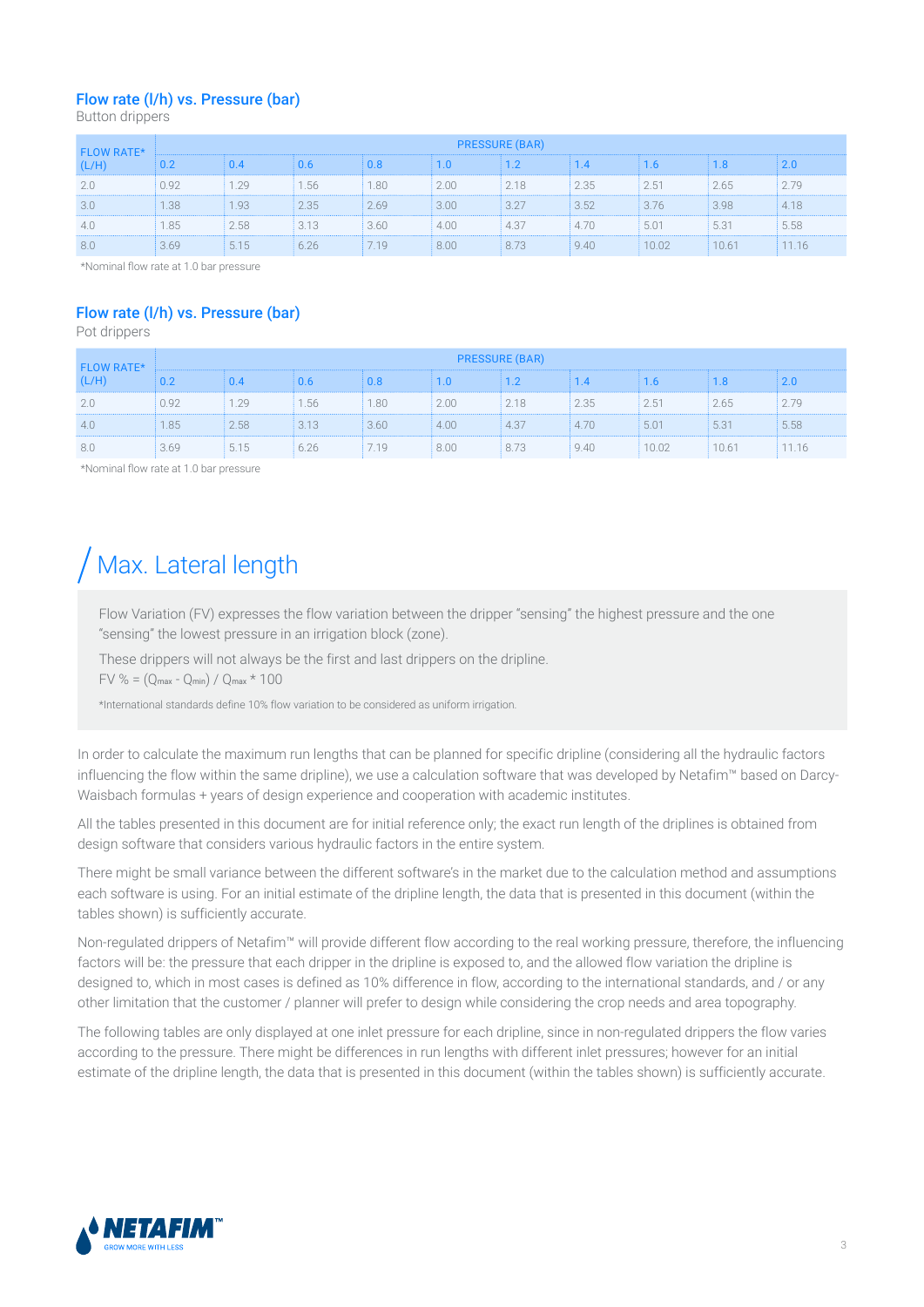#### Max. lateral length (meters) at different slopes - 10% flow variation

|                     |             |  | DISTANCE BETWEEN DRIPPERS (METER) |     |     |     |
|---------------------|-------------|--|-----------------------------------|-----|-----|-----|
|                     | <b>TIPF</b> |  |                                   |     |     |     |
|                     | 2%          |  |                                   |     |     | 140 |
|                     | $1\%$       |  |                                   | 146 | 198 | 235 |
| <b>FLAT TERRAIN</b> |             |  |                                   |     |     |     |
| DOWNHILL            | $-1\%$      |  | 66                                |     |     |     |
|                     | $-2%$       |  |                                   |     |     | 155 |

Button & Pot drippers • On PE pipe 16/4 • ID 13.2 mm • Kd 0.39 • Flow rate 2.0 l/h • Inlet pressure 1.5 Bar

## Max. lateral length (meters) at different slopes - 10% flow variation

Button drippers • On PE pipe 16/4 • ID 13.2 mm • Kd 0.39 • Flow rate 3.0 I/h • Inlet pressure 1.5 Bar

|                     |       |  | DISTANCE BETWEEN DRIPPERS (METER) |      |    |
|---------------------|-------|--|-----------------------------------|------|----|
|                     |       |  |                                   | 450. |    |
|                     | 2%    |  |                                   |      | 35 |
| <b>UPHILL</b>       | $1\%$ |  |                                   |      |    |
| <b>FLAT TERRAIN</b> |       |  |                                   |      |    |
| <b>DOWNHILL</b>     | $-1%$ |  |                                   |      |    |
|                     |       |  |                                   |      |    |

# Max. lateral length (meters) at different slopes - 10% flow variation

Button & Pot drippers • On PE pipe 16/4 • ID 13.2 mm • Kd 0.39 • Flow rate 4.0 l/h • Inlet pressure 1.5 Bar

|                     |        |  | DISTANCE BETWEEN DRIPPERS (METER) |    |    |    |
|---------------------|--------|--|-----------------------------------|----|----|----|
|                     |        |  |                                   |    |    |    |
|                     | 2%     |  |                                   |    |    | 30 |
| <b>TIPHIL</b>       | $1\%$  |  |                                   |    | 5( |    |
| <b>TEAL LEBRAIN</b> |        |  |                                   |    |    |    |
| <b>JOWNHILL</b>     | $-1%$  |  |                                   | 38 |    |    |
|                     | $-2\%$ |  |                                   | hh |    |    |

#### Max. lateral length (meters) at different slopes - 10% flow variation

Button & Pot drippers • On PE pipe 16/4 • ID 13.2 mm • Kd 0.39 • Flow rate 8.0 l/h • Inlet pressure 1.5 Bar

|                     |        |  | DISTANCE BETWEEN DRIPPERS (METER) |     |  |
|---------------------|--------|--|-----------------------------------|-----|--|
|                     |        |  |                                   |     |  |
|                     | 2%     |  |                                   |     |  |
|                     | $1\%$  |  |                                   | (1) |  |
| <b>FLAI IERRAIN</b> |        |  |                                   |     |  |
|                     | $-1\%$ |  |                                   |     |  |
|                     |        |  |                                   |     |  |

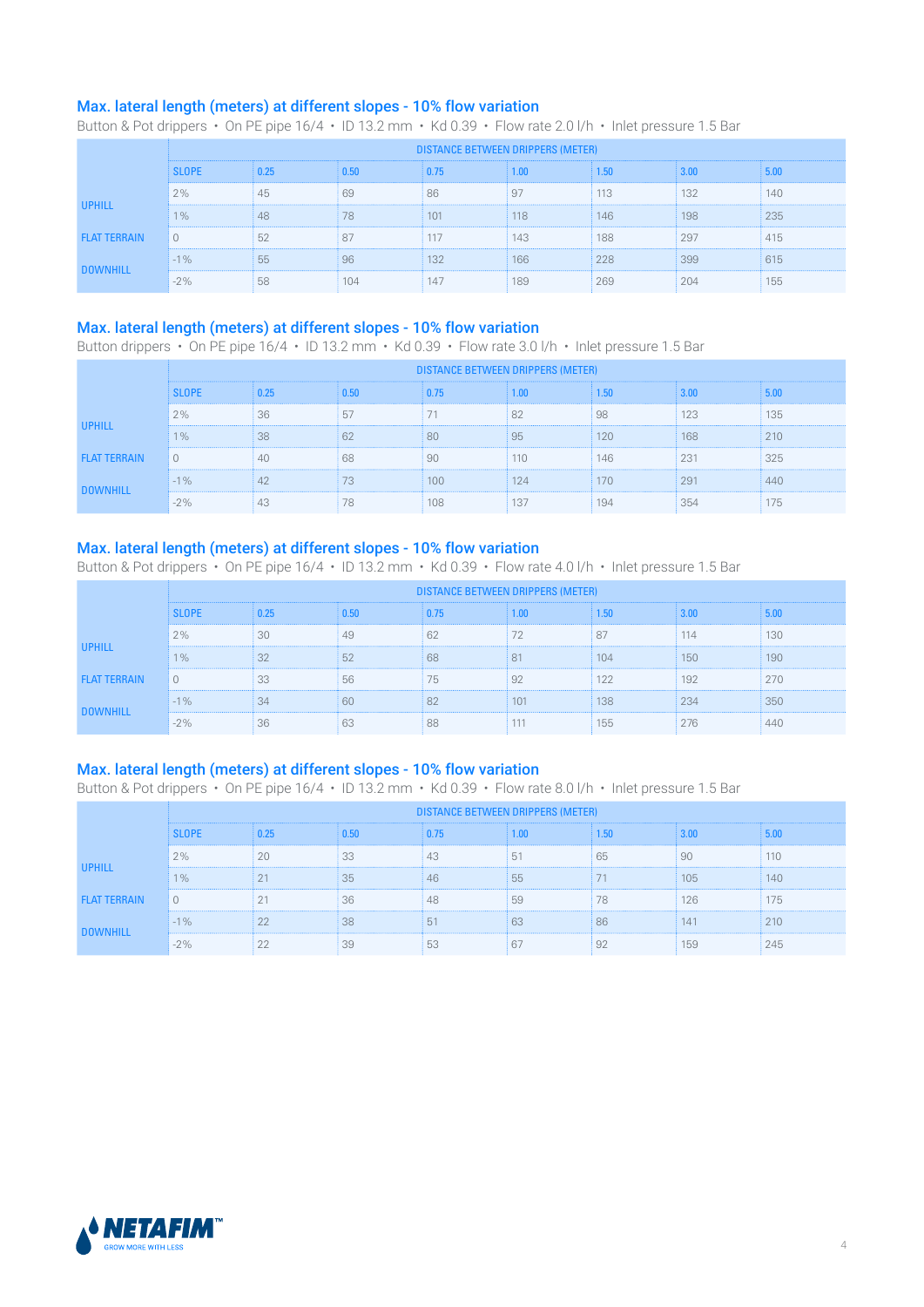#### Max. lateral length (meters) at different slopes - 10% flow variation

|                     |       |  | DISTANCE BETWEEN DRIPPERS (METER) |     |     |
|---------------------|-------|--|-----------------------------------|-----|-----|
|                     | SLOPE |  |                                   | .50 |     |
| <b>HPHILL</b>       | 2%    |  |                                   |     | 45  |
|                     | 1%    |  | hh                                |     |     |
| <b>FLAI LERRAIN</b> |       |  |                                   |     | n4h |
|                     | $-1%$ |  |                                   |     | 360 |
|                     |       |  |                                   |     |     |

Button & Pot drippers • On PE pipe 20/4 • ID 17.0 mm • Kd 0.13 • Flow rate 2.0 l/h • Inlet pressure 1.5 Bar

## Max. lateral length (meters) at different slopes - 10% flow variation

Button drippers • On PE pipe 20/4 • ID 17.0 mm • Kd 0.13 • Flow rate 3.0 l/h • Inlet pressure 1.5 Bar

|                     |       |  | DISTANCE BETWEEN DRIPPERS (METER) |                  |     |     |
|---------------------|-------|--|-----------------------------------|------------------|-----|-----|
|                     |       |  |                                   | .50 <sub>1</sub> |     |     |
|                     | 2%    |  | J۶                                |                  |     | 145 |
| UPHILI              | $1\%$ |  |                                   |                  |     | 250 |
| <b>FLAT TERRAIN</b> |       |  |                                   |                  |     | 500 |
|                     | $-1%$ |  |                                   |                  |     | 79C |
| <b>DOWNHILL</b>     |       |  |                                   |                  | 165 |     |

### Max. lateral length (meters) at different slopes - 10% flow variation

Button & Pot drippers • On PE pipe 20/4 • ID 17.0 mm • Kd 0.13 • Flow rate 4.0 l/h • Inlet pressure 1.5 Bar

|               |        |  | DISTANCE BETWEEN DRIPPERS (METER) |  |     |
|---------------|--------|--|-----------------------------------|--|-----|
|               |        |  |                                   |  |     |
|               | 2%     |  |                                   |  |     |
|               | $1\%$  |  |                                   |  |     |
|               |        |  | 45                                |  |     |
| <b>AWNHIL</b> | $-1\%$ |  |                                   |  |     |
|               |        |  |                                   |  | h h |

### Max. lateral length (meters) at different slopes - 10% flow variation

Button & Pot drippers • On PE pipe 20/4 • ID 17.0 mm • Kd 0.13 • Flow rate 8.0 l/h • Inlet pressure 1.5 Bar

|                     | DISTANCE BETWEEN DRIPPERS (METER) |  |  |  |  |                |    |     |  |
|---------------------|-----------------------------------|--|--|--|--|----------------|----|-----|--|
|                     |                                   |  |  |  |  |                |    |     |  |
|                     | 2%                                |  |  |  |  |                | 14 |     |  |
|                     | $1\%$                             |  |  |  |  | 0 <sub>5</sub> | h( | 19C |  |
| <b>FLAT TERRAIN</b> |                                   |  |  |  |  |                |    |     |  |
| <b>DOWNHILL</b>     | $-1%$                             |  |  |  |  |                |    |     |  |
|                     |                                   |  |  |  |  | br             |    |     |  |